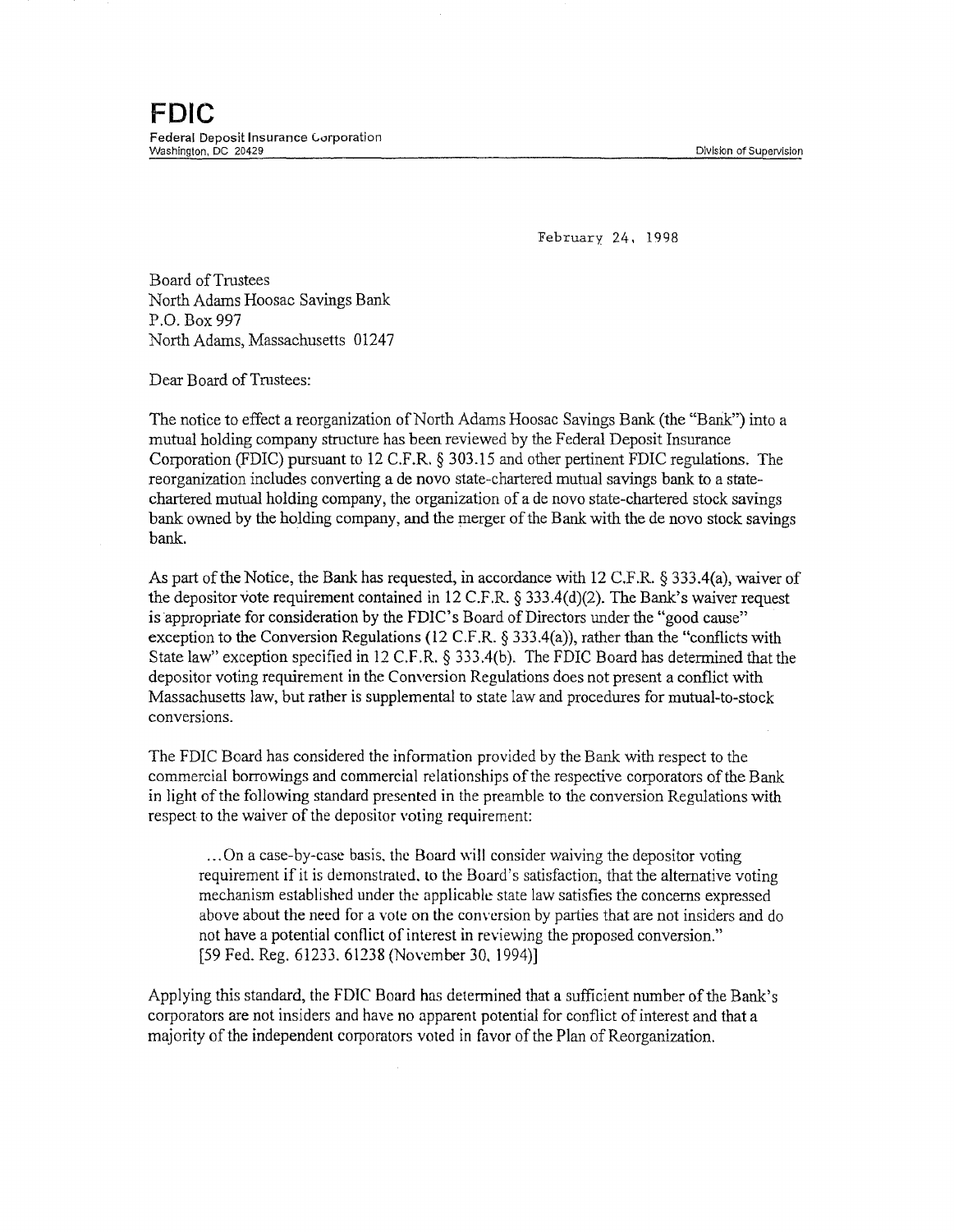Board of Trustees North Adams Hoosac Savings Bank North Adams, Massachusetts Page 2

Based on the information and representations-presented, the FDIG does not object to the proposal. Acting on behalf of the Board of Directors of the Corporation, I have also approved the applications for consent to merge and federal deposit insurance submitted in conjunction with the Bank's Notice of Mutual Holding Company Reorganization, subject to the conditions included in the attached Order and Basis.

Please advise the Boston Regional Office in writing when the proposed transaction has been consummated. If an extension of the time limitation included in the Order is required, a letter requesting a specific extension of the limitation, including reasons therefore, should be submitted to the Boston Regional Office.

Sincerely,

 $\sqrt{s}$ 

MarkS. Schmidt Associate Director

Enclosure

cc: Kevin J. Handly, Esq. Peabody & Brown 101 Federal Street Boston, Massachusetts 02110-1832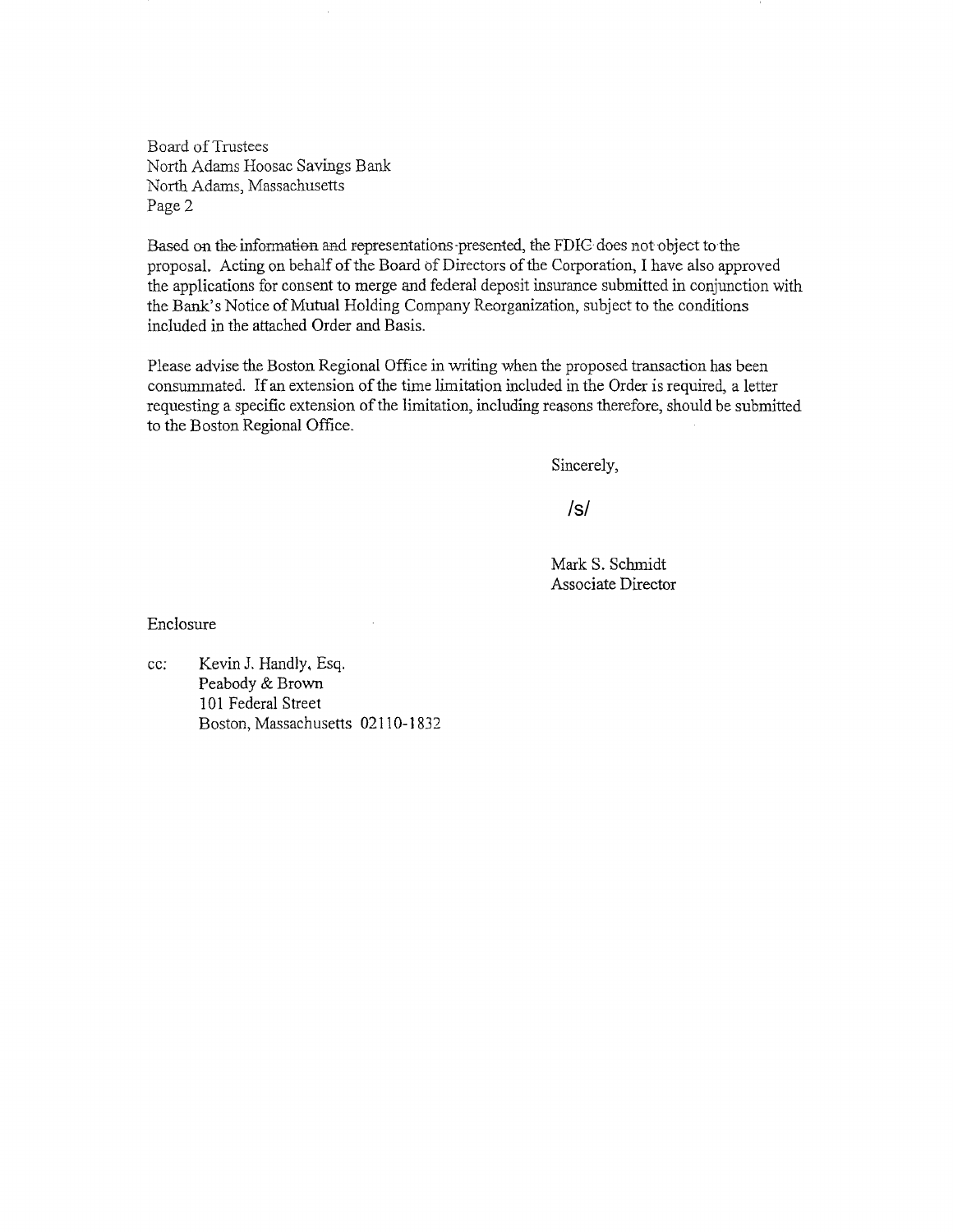## FEDERAL DEPOSIT INSURANCE CORPORATION

RE: North Adams Hoosac Savings Bank North Adams, Massachusetts

Application for Federal Deposit Insurance and for Consent to Merge

## **ORDER AND BASIS FOR CORPORATION APPROVAL**

Pursuant to Section 5 and 18(c) and other provisions of the Federal Deposit Insurance Act (the Act), applications for federal deposit insurance have been filed on behalf of Hoosac Financial Services Savings Bank, North Adams, Massachusetts, a newly-formed, Bank Insurance Fund member, state-chartered mutual savings bank; and Hoosac Bank, North Adams, Massachusetts, a newly-formed, Bank Insurance Fund member, state-chartered stock savings bank.

An application has also been filed for the Corporation's consent to the merger of Hoosac Bank, North Adams, Massachusetts with North Adams Hoosac Savings Bank, North Adams, Massachusetts, a Bank Insurance Fund member, state-chartered mutual savings bank with total resources of \$181,413,000 and total deposits of \$148,346,000, as of September 30, 1997.

These transactions are the result of North Adams Hoosac Savings Bank's plan of reorganization from a mutual savings bank to a mutual holding company/stock savings bank structure, which includes:

1. The formation of a de novo mutual savings bank to be named Hoosac Financial Services Savings Bank.

2. The immediate reorganization of Hoosac Financial Services Savings Bank as a state chartered mutual holding company to be named Hoosac Financial Services, Inc., North Adams, Massachusetts.

3. The formation by Hoosac Financial Services. Inc. of a new stock savings bank subsidiary, which will be named Hoosac Bank.

4. The merger of Hoosac Bank and North Adams Hoosac Savings Bank, with the resultant institution retaining the charter and name of Hoosac Bank.

As a result of the merger transaction. North Adams Hoosac Savings Bank will transfer substantially all of its assets and all of its liabilities to Hoosac Bank, which will be a wholly owned subsidiary of Hoosac Financial Services, Inc. The principal office of the resultant bank will be at 93 Main Street, North Adams. Massachusetts, the present location of North Adams Hoosac Savings Bank. Notice of the proposed transaction, in a form approved by the Corporation, has been published pursuant to the FDI Act.

A review of available information. including the Community Reinvestment Act (the "CRA") Statements of the proponent, discloses no inconsistencies with the purposes of the CRA. The post-merger institution is expected to continue to meet the credit needs of its entire community, consistent with the safe and sound operation of the institution.

In connection with the merger application, the Corporation has also taken into consideration the financial and managerial resources and future prospects of the proponent banks and the resultant bank, and the convenience and needs of the community to be served. Having found favorably on these statutory factors and having considered other relevant information, including any reports on the competitive factors furnished by the Comptroller of the Currency, the Board of Governors of the Federal Reserve System, the Director of the Office of Thrift Supervision and the Attorney General, it is the Corporation's judgement that the application should be and hereby is approved.